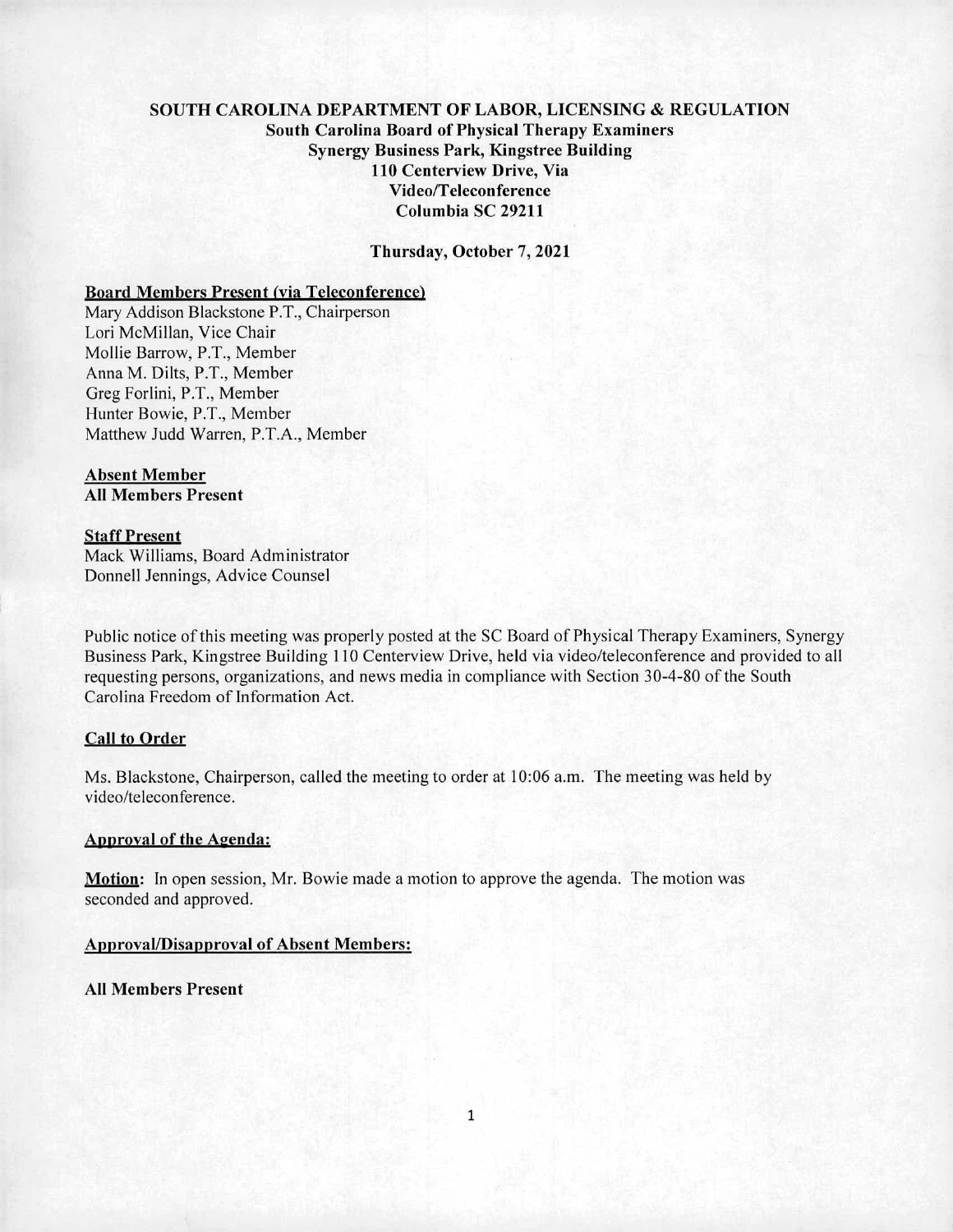## Approval of the Minutes:

Motion: In open session, Ms. McMillan made a motion to approve the July 8, 2021, meeting minutes - no corrections noted. The motion was seconded and approved.

## New Business

**Office of Investigations and Enforcement (OIE/IRC) Report:** Ms. Bell introduced the new Chief investigator for the Board, Amanda Branham.

Ms. Bell presented the statistical report and training report to the Board. The Board accepted the reports as information.

Ms. Bell presented the IRC Report to the Board. There were four cases to present. Case 2021-10 recommended for dismissal, case 2021-5 and 2021-6 recommended for a letter of caution and case 2021-9 recommended for formal complaint.

Motion: In open session, Mr. Bowie made a motion to accept the IRC recommendations for cases 2021-10 2021-5, 2021-6 and 2021-9. The motion was seconded and approved.

Office of General Council (ODC) Report: Mr. Alston, Esquire, presented the ODC Report to the Board.

The Board accepted the ODC report as information.

**Finance Report:** Mr. Williams, Board Administrator, presented the financial report.

The Board accepted the Financial Report as information.

## **Disciplinary Hearing:**

## **Memorandum of Agreement and Stipulations:**

**2020-17:** The respondent made an appearance before the Board by video conference and was not represented by legal counsel. Mr. Rowland Alston, Esq. represented the state. Mr. Alston presented the Memorandum of Agreement and Stipulations to the Board.

**Motion:** In open session, Ms. Dilts made a motion to go into executive session for legal counsel. The motion was seconded and approved.

**Executive Session:** No votes were taken during executive session. [10:35 a.m. – 10:55 a.m.]

**Motion:** In open session, Mr. Bowie made a motion to come out of executive session. The motion was seconded and approved.

**Motion:** In open session, Mr. Bowie made a motion to accept the Memorandum of Agreement and Stipulations, issue a public reprimand, and require the respondent to complete a Board approved ethics course within six months of the order. The motion was seconded and approved.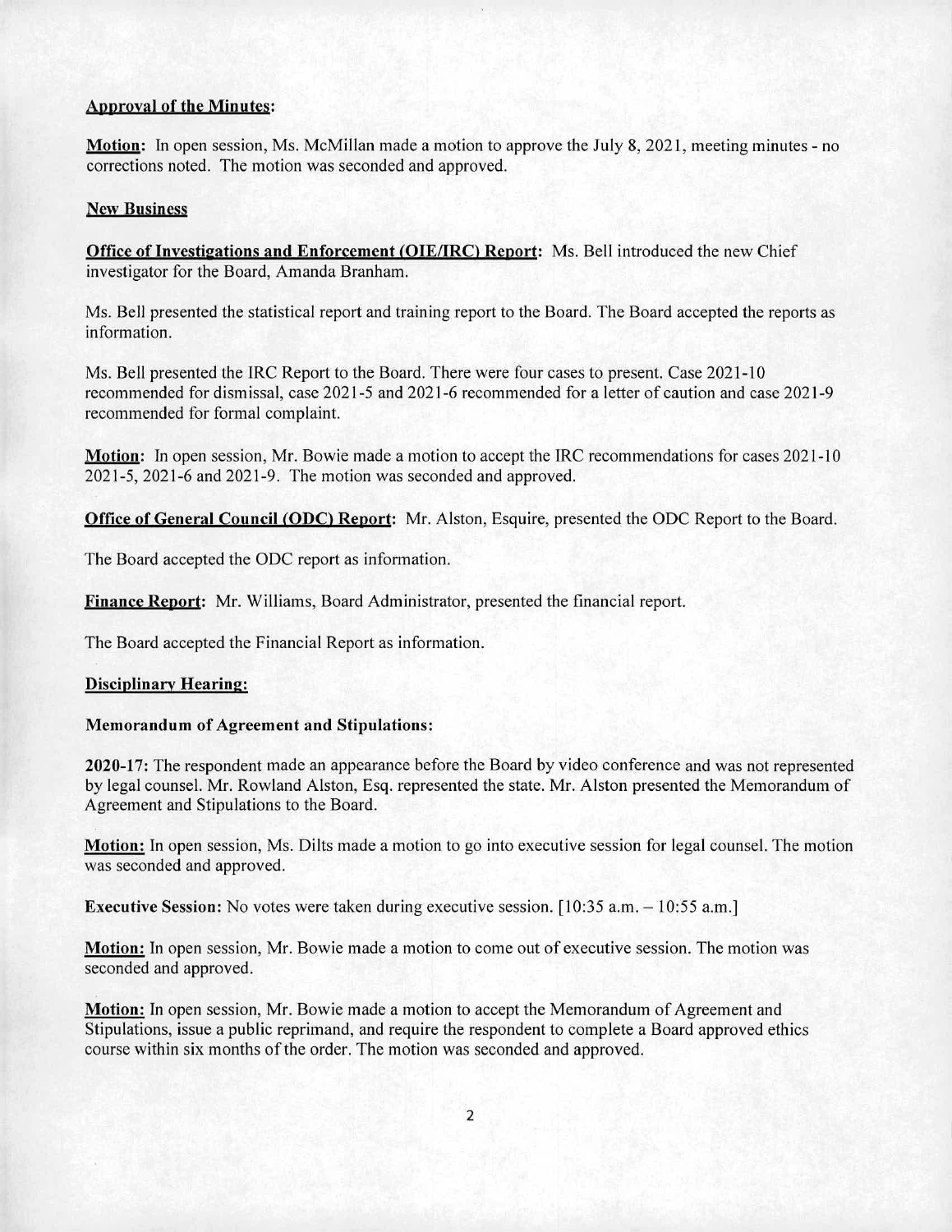## **Application Hearings:**

#### Initial Applications:

Angela Casper: The purpose of this hearing was to determine whether Ms. Casper should be granted a license to practice physical therapy assistant in South Carolina. Ms Casper made an appearance before the Board by video conference and was not represented by legal counsel.

**Motion:** In open session, Mr. Warren made a motion to close the hearing to protect personal health information. The motion was seconded and approved.

**Motion:** In open session, Mr. Bowie made a motion to go into executive session for legal counsel. The motion was seconded and approved.

**Executive Session:** No votes were taken during executive session. [11:23 a.m. — 11:31 a.m.]

**Motion:** In open session, Mr. Forlini made a motion to come out of executive session. The motion was seconded and approved.

**Motion:** In open session, Ms. Dilts made a motion to grant Ms. Casper a license to practice as a physical therapy assistant. The motion was seconded and approved.

**Jeffrey Costa:** The purpose of this hearing was to determine whether Mr. Costa should be granted a license to practice as a physical therapy assistant in South Carolina. Mr. Costa made an appearance before the Board by video conference and was not represented by legal counsel.

In open session, Mr. Costa withdrew the application for license.

**Jenny Paola Avellaneda Mendoza:** The purpose of this hearing was to determine whether Ms. Casper should be granted a license to practice physical therapy assistant in South Carolina. Ms Casper made an appearance before the Board by video conference and was not represented by legal counsel.

**Motion:** In open session, Mr. Bowie made a motion to go into executive session for legal counsel. The motion was seconded and approved.

**Executive Session:** No votes were taken during executive session.

**Motion:** In open session, Mr. Forlini made a motion to come out of executive session. The motion was seconded and approved.

**Motion:** In open session, Ms. Dilts made a motion to grant Ms. Avellaneda Mendoza a provisional PT license to obtain 1000 clinical practice hours. The motion was seconded and approved.

**Florentina Chinazo Nwaroh:** The purpose of this hearing was to determine whether Ms. Nwaroh should be granted a license to practice physical therapy in South Carolina. Ms. Nwaroh made an appearance before the Board by video conference and was not represented by legal counsel.